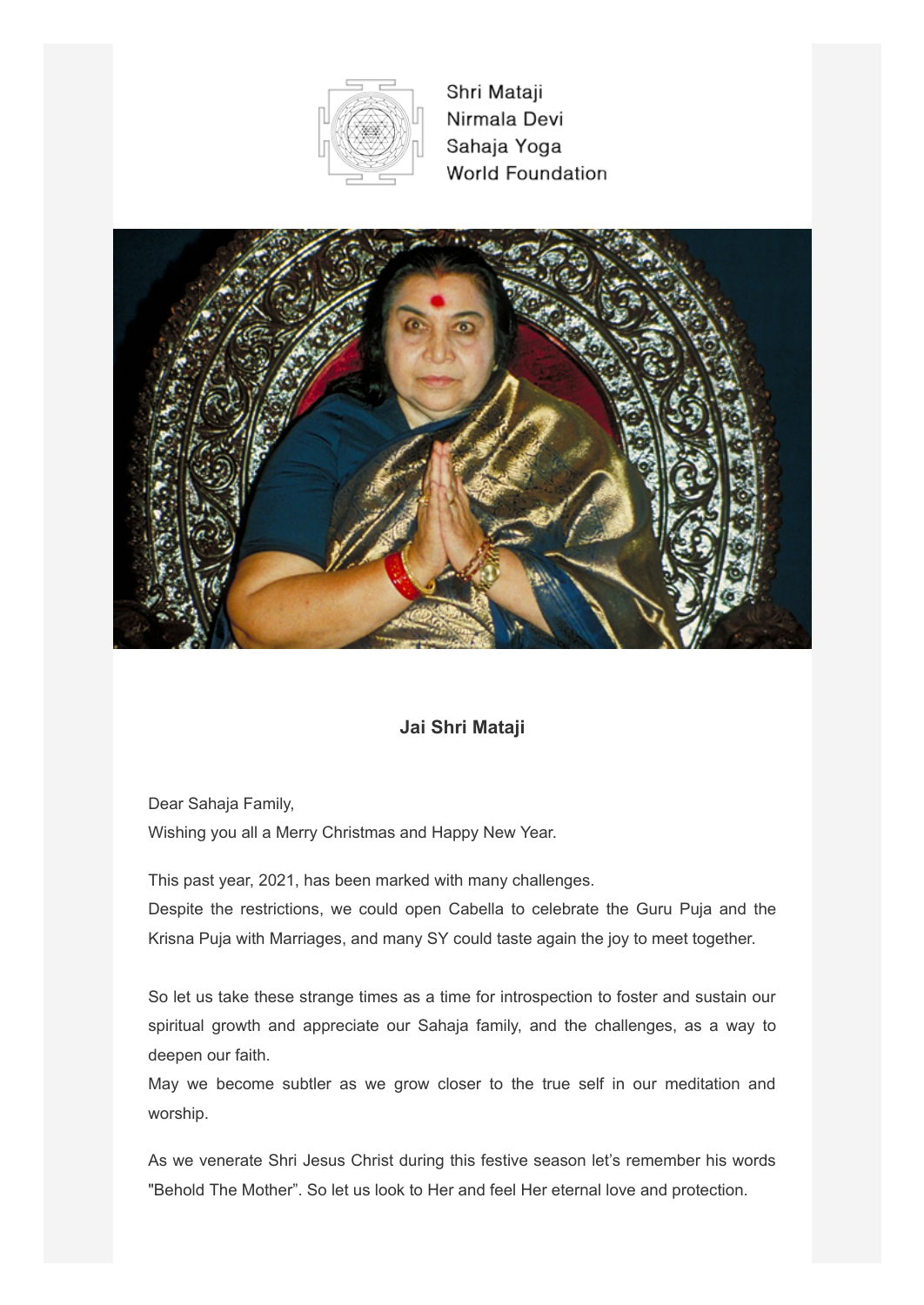May we salute and express our heartfelt gratitude to dearest Shri Mataji, the Comforter, for Her love, the Councillor, for Her knowledge that steels us for the future and the Redeemer, for negating our past wrongs.

We invite you to join us "on-line" for:

## **Cabella's Christmas Puja 2021 on 24th of December 6:00 PM CET**



We also wish to thank those of you who donated to the World Foundation during this difficult year for your generous support. It allowed us to continue projects like the castle renovation, new bathrooms at puja pandal, Cabella School activities and of course, the ongoing running and operating expenses.

Waiting to see you all in the year to come.

Yours Sincerely,

World Foundation Exec Committee and Casa Madre Operations.

**[Donations World Foundation](https://legacy.shrimatajifoundation.org/)**